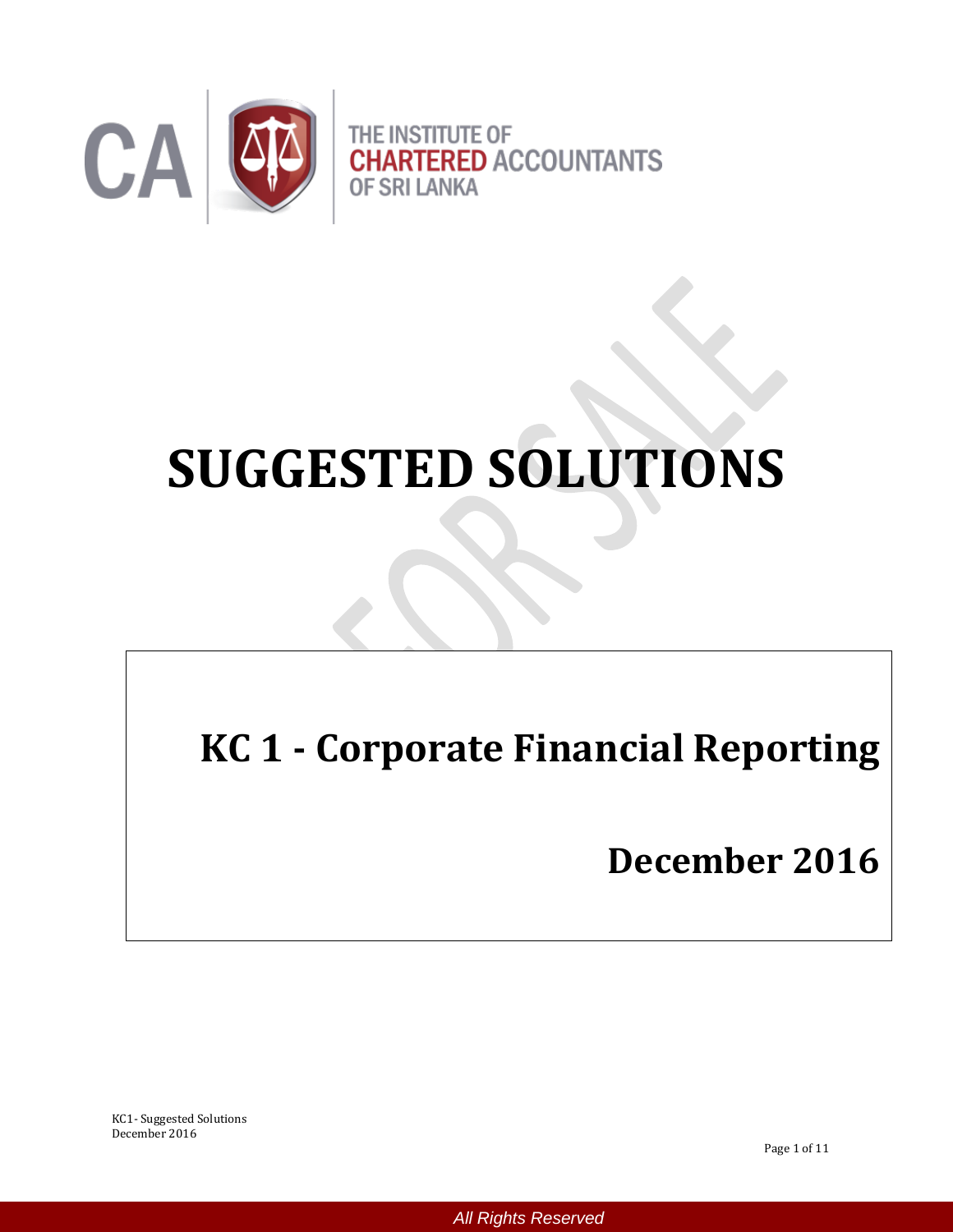# **Answer 01**

Relevant Learning Outcomes/s;1.1 Level A

#### **Suggested Detail Answer:**

#### **(a) Earnings per share**

Basic earnings per share computation is correct

Diluted EPS

Diluted EPS is not correct due to the following reasons.

According to paragraph 58 of LKAS 33, when an entity has issued a contract that may be settled in ordinary shares or cash at the entity's option, the entity shall presume that the contract will be settled in ordinary shares. Luxury Motors assuming that fact is therefore correct.

The outstanding ordinary shares =  $10,000+(2000*10)$  =  $30,000$ 

When such a contract is accounted as a compound financial instrument (i.e. liability component and equity component), an adjustment similar to the adjustments required by paragraph 33 of the standard is to be made for earnings (i.e. consider the whole instrument as an equity instrument).

Paragraph 33 requires after tax effect of any interest and other changes to income and expenses related to dilutive potential ordinary shares to be recognised.

Therefore,

Profit should be adjusted as follows. The accretion of the liability because of the passage of time - Rs.14,762.96 (Rs. 184,537\*8%)

| After tax effect |           | Rs. 10,629.33 (14,762.96*(1-0.28)) |
|------------------|-----------|------------------------------------|
| Adjusted profit  |           | Rs. $25,032+10,629.33 = 35,661.33$ |
| Diluted EPS      | 35,661.33 |                                    |
|                  | 30,000    |                                    |
|                  | Rs. 1.19  |                                    |

*(7 marks)*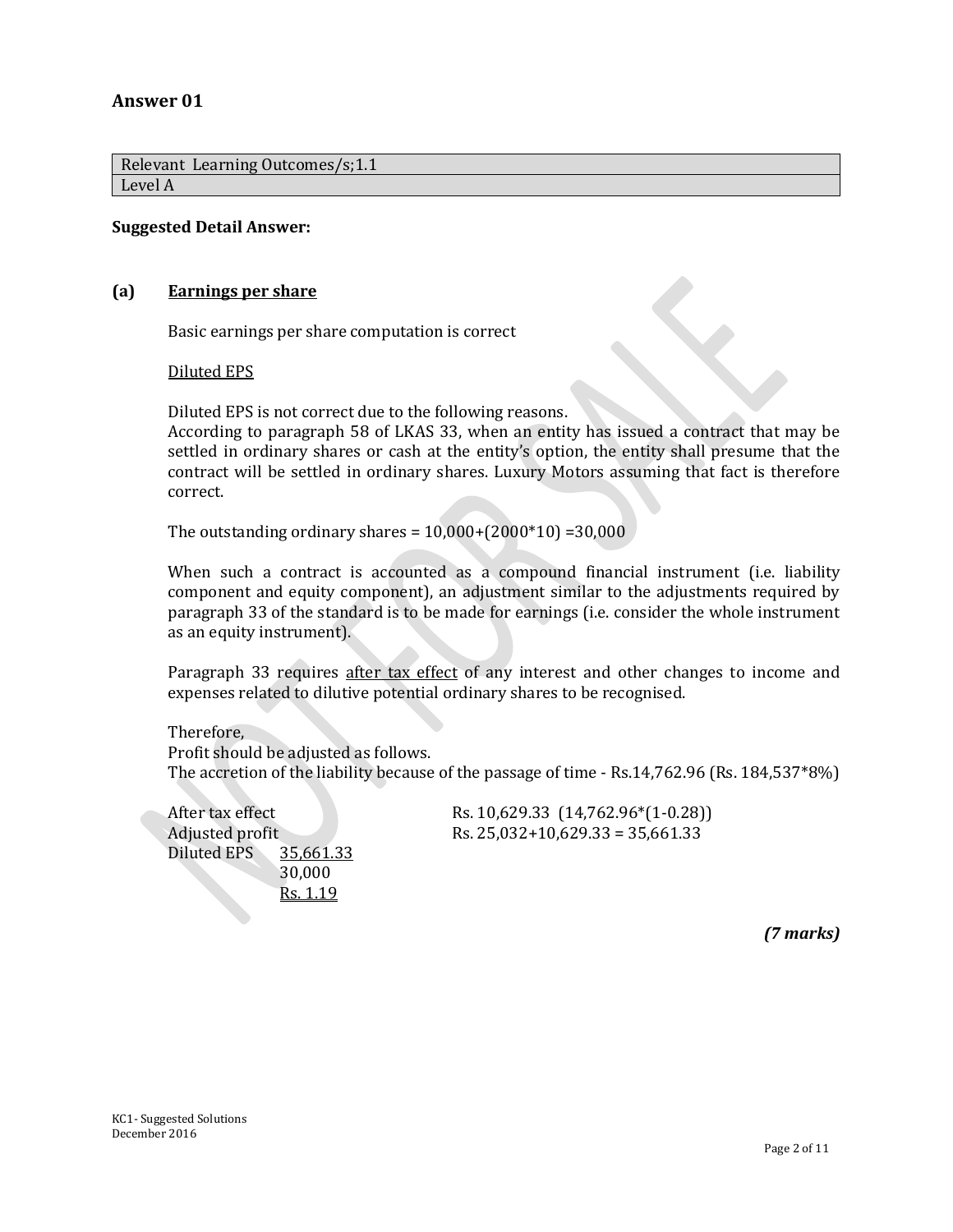# **Contract with DreamCars (Pvt) Ltd**

As per LKAS 18, an entity is acting as a principal when it has exposure to the significant risks and rewards associated with the sale of goods or rendering of services.

Following factors provide evidence that the significant risks and rewards are retained by DreamCar. Therefore, Luxury Motors acts as an agent*.* 

- DreamCars will decide the price of the car to be sold to the customer.
- DreamCars will have the responsibility of providing the car to the customer.
- Luxury Motors does not have to worry about bad debts.
- The amount earned by Luxury Motors is pre-determined as a % of the amount billed to the customer.

The revenue already recognised represents the amount collected on behalf of the principal. Therefore the revenue and the cost of sales recognized by luxury motors are incorrect. Revenue of Luxury Motors is therefore the commission of 10% (i.e.Rs.4 million).

Based on the information given there is no directly associated costs to be recognised as cost of sales. The vehicle costs recognised as cost of sales has to be removed.

# **Credit Risks**

For each risk from financial instruments an entity should make both quantitative and qualitative disclosures. Therefore, disclosures made relating to credit risk is not adequate

Qualitative disclosures required by paragraph 33 of SLFRS 7 has been adequately made (i.e. exposure to credit risk and how they arise and processes for managing the risk)

#### Quantitative disclosures

Maximum exposure to credit risk at the end of the year need to be disclosed without taking into account of any collateral held by the company. Therefore disclosing trade and other receivables net of collateral is not correct*.* 

Further, following disclosures need to be made in the financial statements in relation to credit risk.

- A description of collateral held as security and other credit enhancements and their financial effect.
- Information on the credit quality of financial assets that are neither past due nor impaired.
- An analysis of age of financial assets that are past due but not impaired and an analysis of financial assets that are determined to be impaired.

# *(6 marks)*

*(7 marks)*

(b) As per SLFRS 15, when another party is involved in providing goods or services to a customer, the entity shall determine whether the nature of its promise is a performance obligation to provide the specified goods or services itself (i.e. the entity is a principal) or to arrange for the other party to provide those goods or services (i.e. the entity is an agent).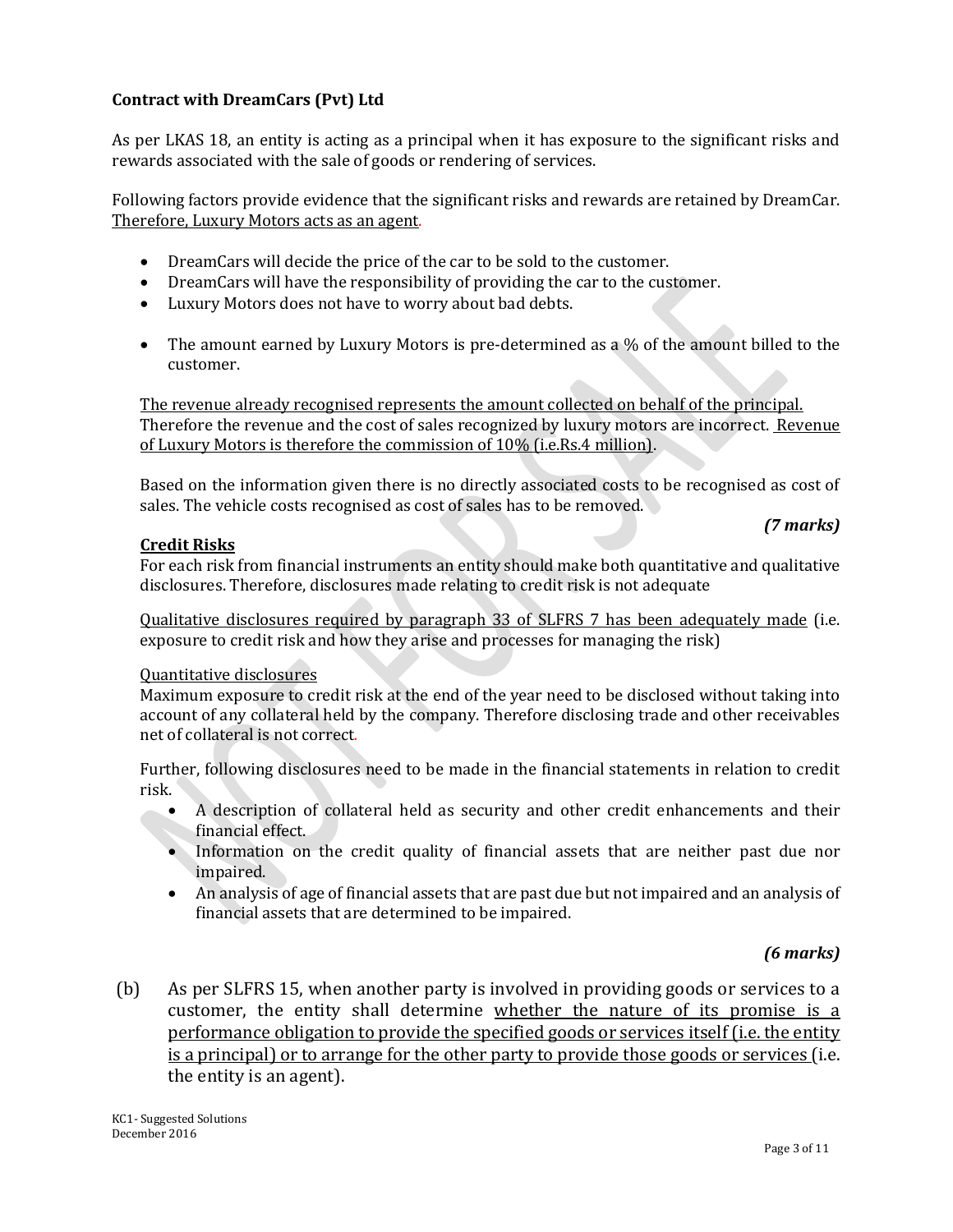An entity is an agent if the entity's performance obligation is to arrange for the provision of goods or services by another party as in this case. When an entity that is an agent satisfies a performance obligation, the entity recognises revenue in the amount of any fee or commission to which it expects to be entitled in exchange for arranging for the other party to provide its goods or services.

Therefore, answer provided in (a) above will not be changed.

Therefore, Luxury motors is acting as an agent and revenue should be the amount of commission (10%) entitled for arranging the transaction.

 **(5 marks)**

**(Total: 25 marks)**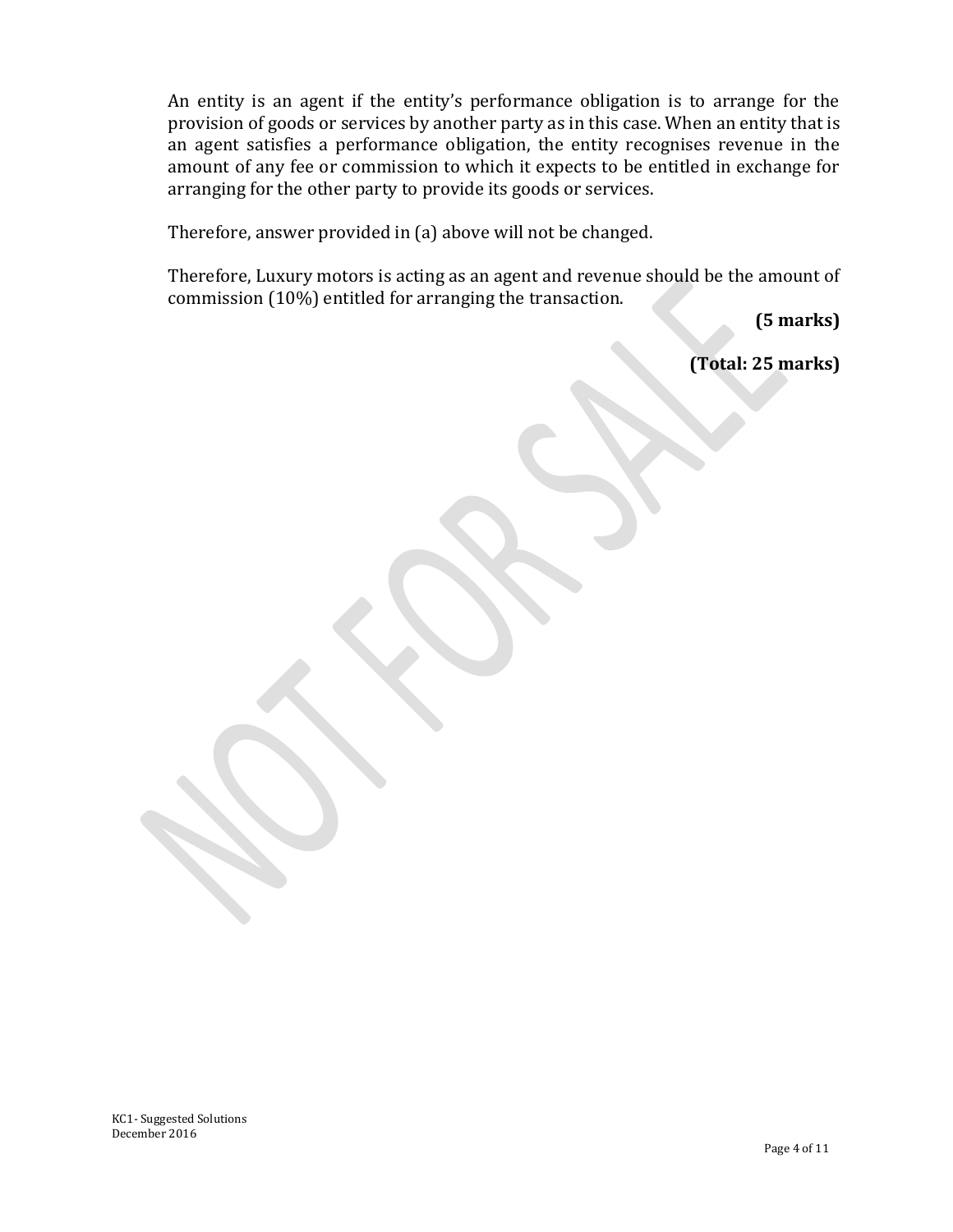#### **Answer 02**

| Relevant Learning Outcome/s: 1.2 |  |
|----------------------------------|--|
| Level B                          |  |

#### **Suggested Detail Answer:**

(a). i. When there is objective evidence that a financial asset is impaired, an entity shall determine the impairment loss (LKAS 39 para 58).

> A significant and prolonged decline of market value of investment below its cost is an indication of objective evidence of impairment (LKAS 39 para 61) The decline in value from 2015 may be concluded as significant and prolonged.

> The decline is  $40\%$  of the original cost and the duration is 2 years. Hence, the losses that have been recognized in Other comprehensive income must be transferred to the profit and loss account. Rs 40\*100,000 has to be recorded as impairment in the P&L. **(5 marks)**

ii. Significant accounting judgments, estimates and assumptions

The preparation of the financial statements requires management to make judgments, estimates and assumptions that affect the reported amounts of revenues, expenses, assets and liabilities, and the accompanying disclosures, and the disclosure of contingent liabilities. Uncertainty about these assumptions and estimates could result in outcomes that require a material adjustment to the carrying amount of assets or liabilities affected in future periods.

Estimates and Assumptions

#### *Taxes*

Deferred tax assets are recognised for unused tax losses to the extent that it is probable that taxable profit will be available against which the losses can be utilised. Significant management judgment is required to determine the amount of deferred tax assets that can be recognised, based upon the likely timing and the level of future taxable profits, together with future tax planning strategies.

The company has xxx of tax losses carried forward. These losses are a result of XXXX.

#### **Fair value measurement of financial instruments**

When the fair values of financial assets and financial liabilities recorded in the statement of financial position cannot be measured based on quoted prices in active markets, their fair value is measured using valuation techniques. The inputs to these models are taken from observable markets where possible, but where this is not feasible, a degree of judgment is required in establishing fair values. Judgments include considerations of inputs such as liquidity risk, credit risk and volatility. Changes in assumptions relating to these factors could affect the reported fair value of financial instruments.

**(5 marks)**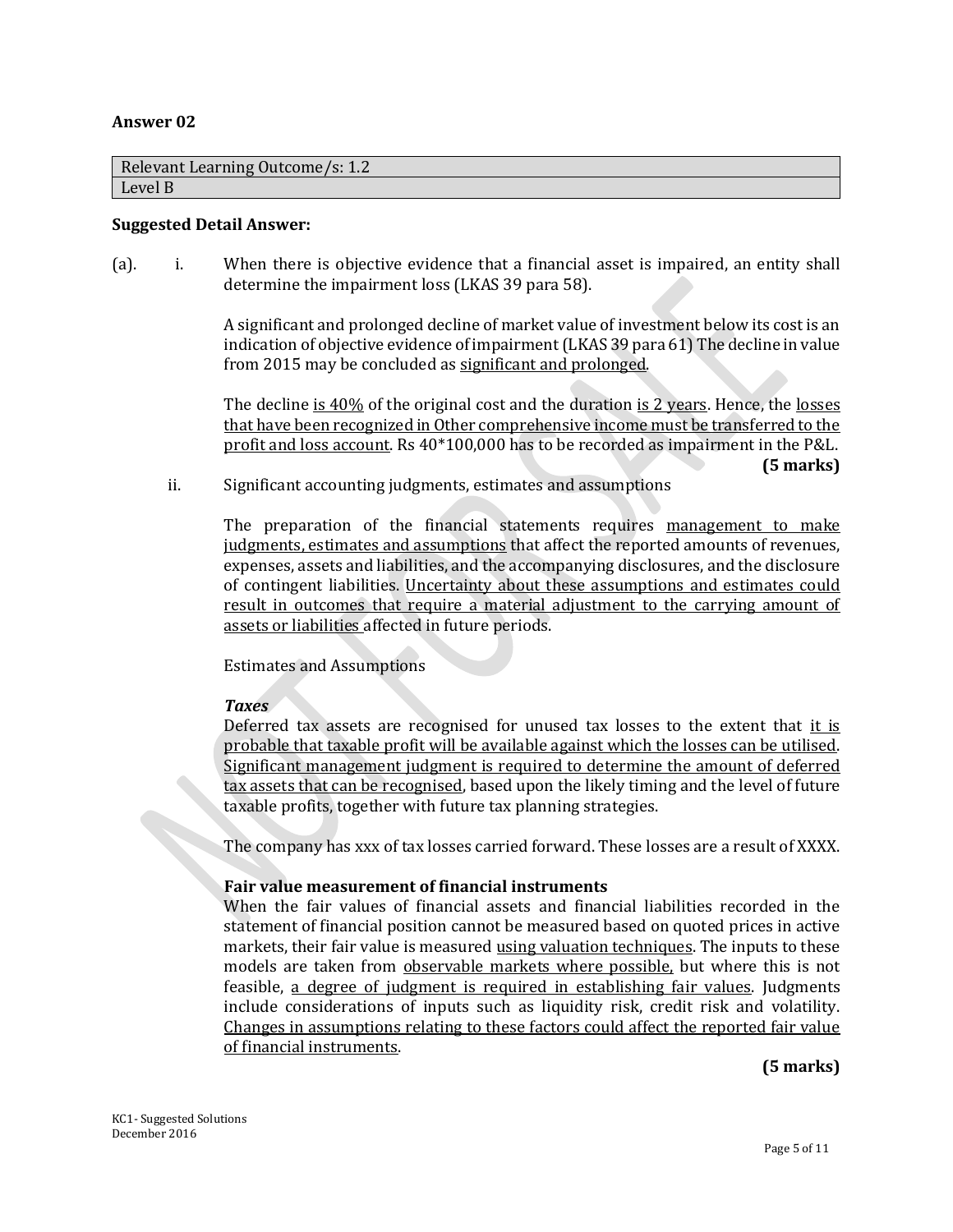(b). As the issuer (HL) has an obligation to redeem the instrument when the holder exercises his right, there is a liability component for the fixed amount to be redeemed. As per AG 26 of LKAS 32 distributions are at the discretion of HL that part of the instrument creates an equity component. Accordingly, this instrument is a compound financial instrument.

The preference share herein therefore contains a financial liability & equity component, and requires split accounting under LKAS 32. In HL (Pvt) Ltd's financial statements: **on initial recognition** of the instrument, the fair value of the liability component is calculated first and the equity component is treated as a residual; **on subsequent measurement** the equity component is never re-measured after initial

recognition and the liability component is measured at amortised cost

**(5 marks)**

- (c ). (1) KMP of MNC includes only the directors. However, the managing director may also be included as he is involved in planning, directing and controlling the activities of the entity, similar to the directors.
	- (2) In addition to the board of MNC PLC, the board members of A PLC will become related parties. (Parents' KMP)

As a result, the asset purchased by the spouse of P. Alwis will have to be disclosed.

- (3) Compensation of AH Fernando & WK Perera that is paid by A PLC needs to be apportioned to MNC PLC and included in the KMP compensation disclosure note of MNC.
- (4) With regards to the apartment given to the Managing Director, either a rental will have to be estimated and included with the compensation of KMP or a qualitative note will need to be disclosed in the financial statements that such apartment is used by the KMP.

**(5 marks)**

**(Total: 25 marks)**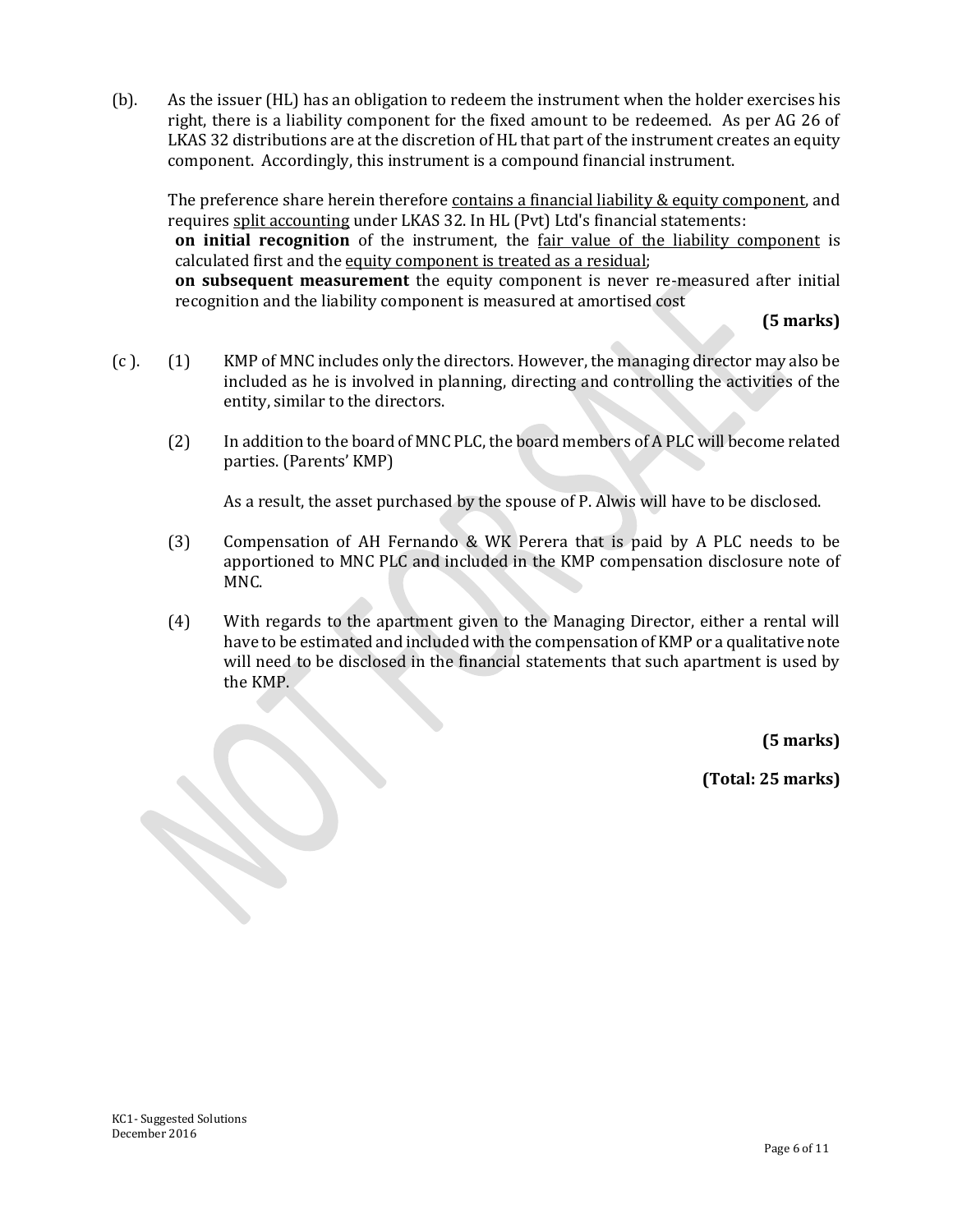# **Answer 03**

| Relevant Learning Outcome/s:    |  |
|---------------------------------|--|
| 2.1/2.3/1.2/3.1/3.2/4.1/4.2/5.1 |  |

#### **Suggested Detail Answer:**

#### (a) **Memorandum**

To: Mahen From: Sumith Ranawaka Subject: Matters to be addressed before finalisation of year-end financial statements Date: 24 December 2016

#### **Investment in Ceylon Sugar Ltd - How should it be treated**

First, it is required to identify whether the investment in Ceylon Sugar (Pvt) Ltd becomes a subsidiary. Ceylon Sugar (Pvt) Ltd becomes a subsidiary of Alpha (Pvt) Ltd; If Alpha (Pvt) Ltd has control over Ceylon Sugar (Pvt) Ltd. If all of the following are satisfied control can be established.

1. Power over Ceylon Sugar (Pvt) Ltd.

Power exists if Alpha (Pvt) Ltd has the ability to direct relevant activities of Ceylon Sugar, which are the activities that significantly affect the investor's returns.

As Ceylon Sugar (Pvt) Ltd's current utilisation of its production capacity is only 45% there is an opportunity to increase production by 55%. Researching and developing new processes to utilise full capacity and increase sugar production is a very significant activity over which Alpha (Pvt) Ltd has been given power due to holding a 49% stake. Furthermore, Ceylon Sugar (Pvt) Ltd is relying highly on debts, there is an urgency for the replacement of factory plant and machinery and buildings. There are serious governance issues which have a significant impact on proper business judgments and expansion strategies to reduce cost of production and increase revenue and these very important issues need to be resolved. Alpha (Pvt) Ltd had been given responsibility over these activities as well.

Therefore, Alpha Ltd has power over Ceylon Sugar (Pvt) Ltd.

2. Exposure to, or rights to, variable returns from its involvement with Ceylon Sugar

This is the case where investor's involvement has the potential to vary as a result of the investee's performance.

It is obvious that involvement as explained above has a huge impact on the return of the company. This in turn will help to maximise investors' returns.

Therefore, exposure to, or rights to, variable returns from its involvement with Ceylon Sugar can also be established.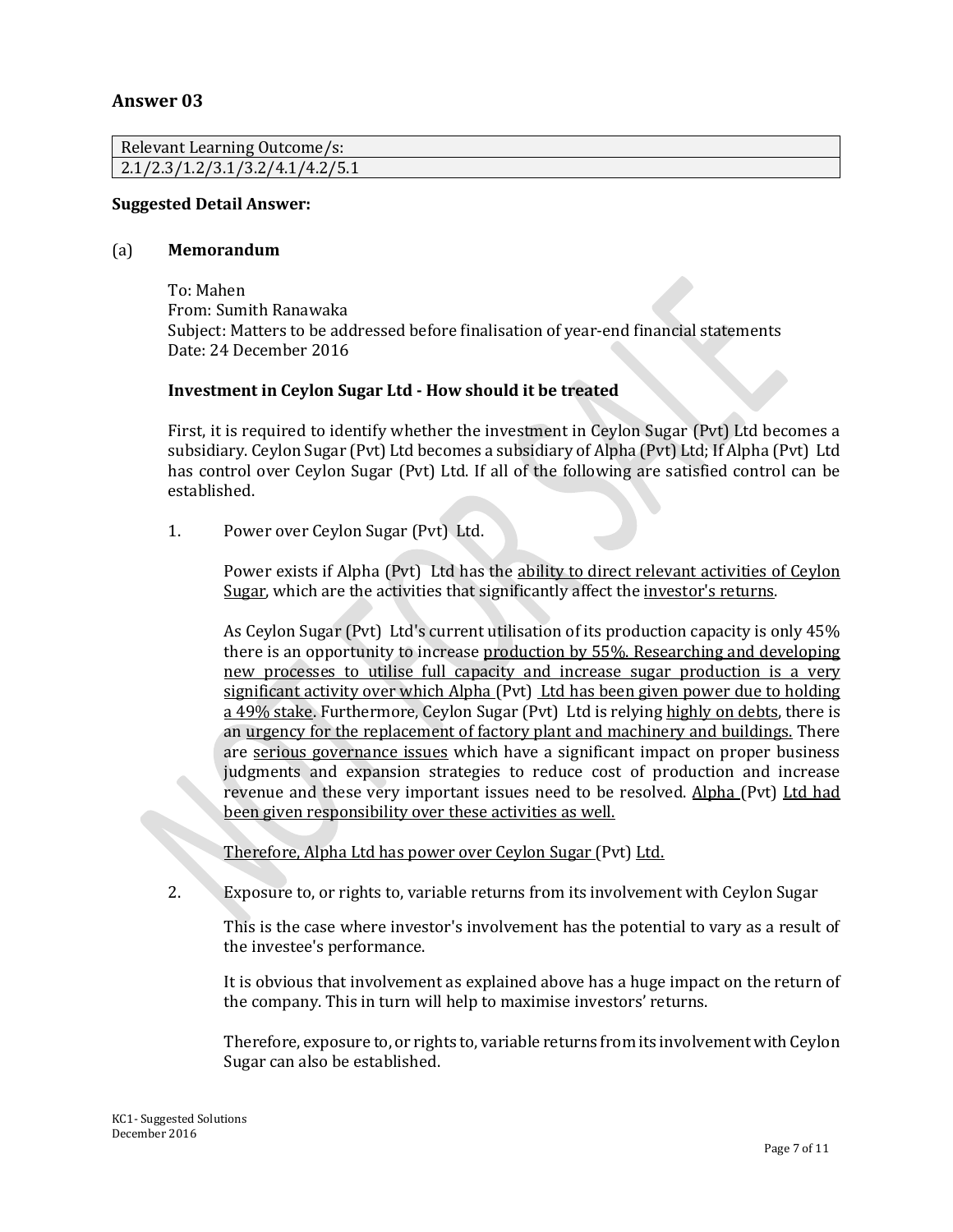3. Link between power and return

Alpha (Pvt) Ltd is able to use its power to affect its return (i.e. dividend) from its involvement with Ceylon Sugar (Pvt) Ltd, mainly because the power was given to direct most significant activities and Mahen being the CEO of Ceylon Sugar (Pvt) Ltd.

Therefore, Alpha (Pvt) Ltd has control over Ceylon Sugar (Pvt) Ltd and should be treated as a subsidiary of Alpha (Pvt) Ltd. Alpha (Pvt) Ltd should prepare its consolidated financial statements by consolidating the results of Ceylon Sugar.

In the separate financial statements of Alpha, investment in Ceylon Sugar should be reflected at cost or as per LKAS 39 (i.e. at fair value).

Accordingly, Alpha (Pvt) Ltd has to compute goodwill or a gain on the bargain purchase by deducting the fair value of assets acquired and liabilities assumed from the total of the fair value of consideration transferred and the fair value of noncontrolling interest as given in the annexure.

# **Annexure**

**Financial Impact - in Rs. Million**

| Goodwill computation                                |         |             |
|-----------------------------------------------------|---------|-------------|
| Fair value of consideration transferred             |         |             |
| Cash                                                | 50      |             |
| Debentures                                          | 20      |             |
| Non-controlling interest                            | 30      |             |
|                                                     | 100     |             |
| Fair value of net assets acquired                   |         |             |
| Net assets as per FSs (pre-seen)                    | (2,127) |             |
| FV decrease in Building                             | (10)    | $(30 - 20)$ |
| Impairment of factory plant and machinery           | (65)    |             |
| Intangible asset arising from favorable lease terms | 282     | $(611-329)$ |
| FV increase in Molasses                             | 145     | $(500-355)$ |
| Deferred tax liability (-10-65+282+145)*28%         | (99)    |             |
| Deferred tax asset on c/f tax losses                | 76      |             |
|                                                     | (1,798) |             |
| Goodwill                                            | 1,898   |             |
|                                                     |         |             |

Acquisition costs and debenture issue costs are not part of the consideration. **Legal costs of Rs. 1.5 million** are expensed as incurred.

# **Debenture issue cost Rs. 1 million**

This is a transaction cost and should be treated as per LKAS 39, and therefore should be written off against the carrying amount of debentures and amortised over the maturity period of the debentures using the effective interest rate*.*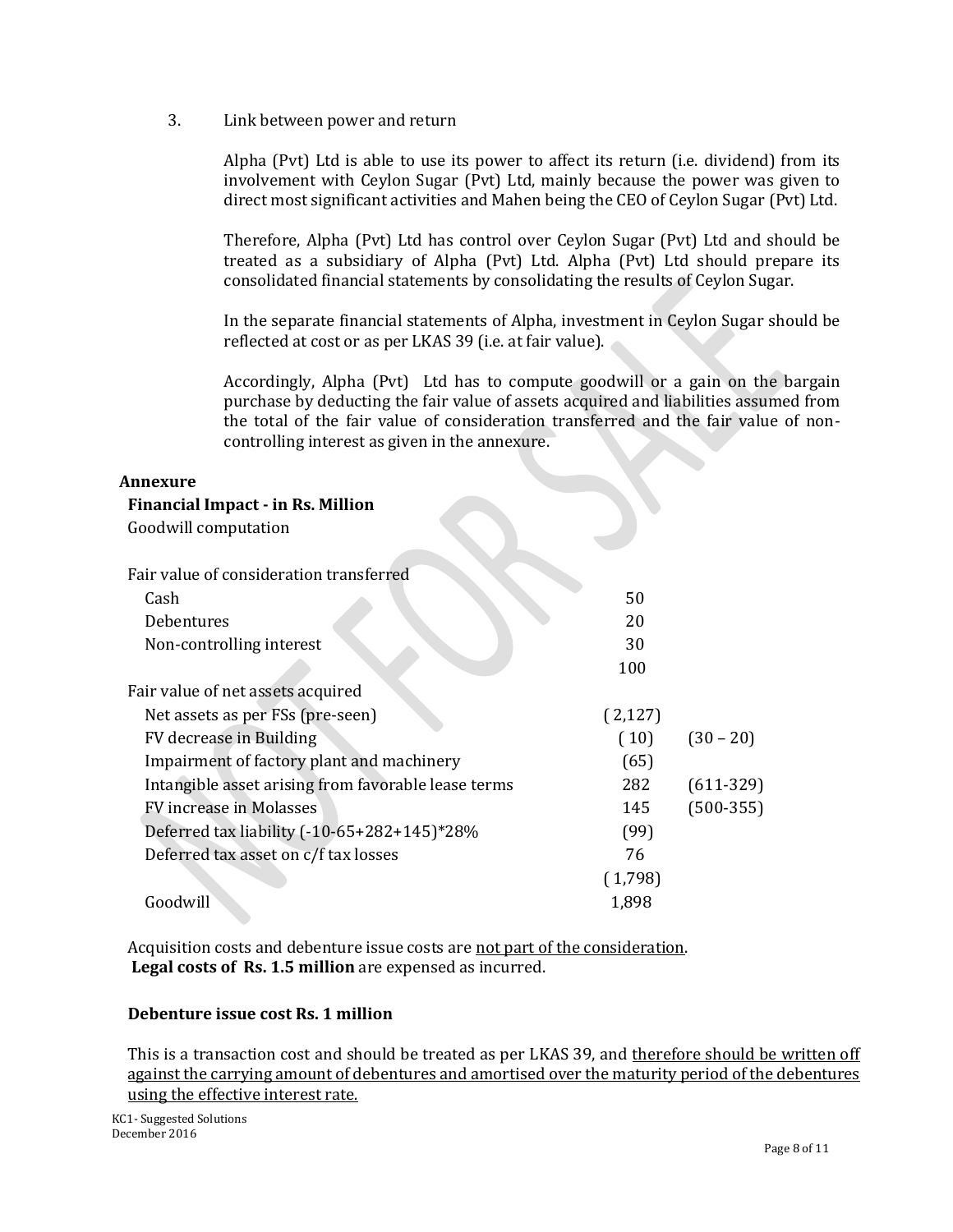# **Intangible asset arising from favourable lease terms**

SLFRS 3 para B29 - the acquirer shall recognise an intangible asset if the terms of an operating lease are favourable relative to market terms as in this case.

# **Deferred tax asset on c/f tax losses**

Carry forward of tax losses that exist at the acquisition date should be accounted as per LKAS 12. LKAS 12 requires the deferred tax asset on unused tax losses to be recognised to the extent that it is probable that future taxable temporary deference will be available against which the unused tax losses can be utilised.

Based on the cash flow projections (pre-seen) of Ceylon Sugar (Pvt) Ltd, profit is expected to increase significantly. Provided these projections are reasonable, reversal of the deferred tax asset on tax losses can be expected.

(b) IFRS 16 introduces a single lessee accounting model and requires a lessee to recognise assets and liabilities for all leases with a term of more than 12 months, unless the underlying asset is of low value. A lessee is required to recognise a right-of-use asset representing its right to use the underlying leased asset and a lease liability representing its obligation to make lease payments. A lessee measures right-of-use assets similarly to other non-financial assets (such as property, plant and equipment) and lease liabilities similarly to other financial liabilities. As a consequence, a lessee recognises depreciation of the right-of-use asset and interest on the lease liability.

As Ceylon Sugar (Pvt) Ltd already recognised the right to use land and is amortised over the lease period, it is unlikely there will be an impact due to application of the new SLFRS.

(c)

- 1. Ceylon Sugar (Pvt) Ltd should be headed by an effective board, which should direct, lead and control the company as currently the company is headed by a dysfunctional board which lacks clear objectives.
- 2. The current board has only 2 non-executive directors. If that is the case, both such non-executive directors should be independent. However, T.Sally is not independent as he has served in the board of Ceylon Sugar (Pvt) Ltd for a period exceeding 9 years.
- 4. Currently, Ceylon Sugar (Pvt) Ltd's nomination process of board members is not effective. Therefore, the company should have a nomination committee to make recommendations on all new board appointments. This will help to have a formal and transparent procedure for appointment of new directors.
- 5. Ceylon Sugar (Pvt) Ltd's salaries are lower than market salaries and has an adverse impact on the results of the company due to lack of performance based contracts. Therefore, the company needs to have a remuneration committee in order to establish a formal and transparent procedure for developing policy on executive remuneration and for fixing the remuneration package for individual directors.
- 6. Currently Ceylon Sugar has an internal audit function. However, that is not independent. Therefore, the company needs to have a sound internal audit function as well as a processes for risk management.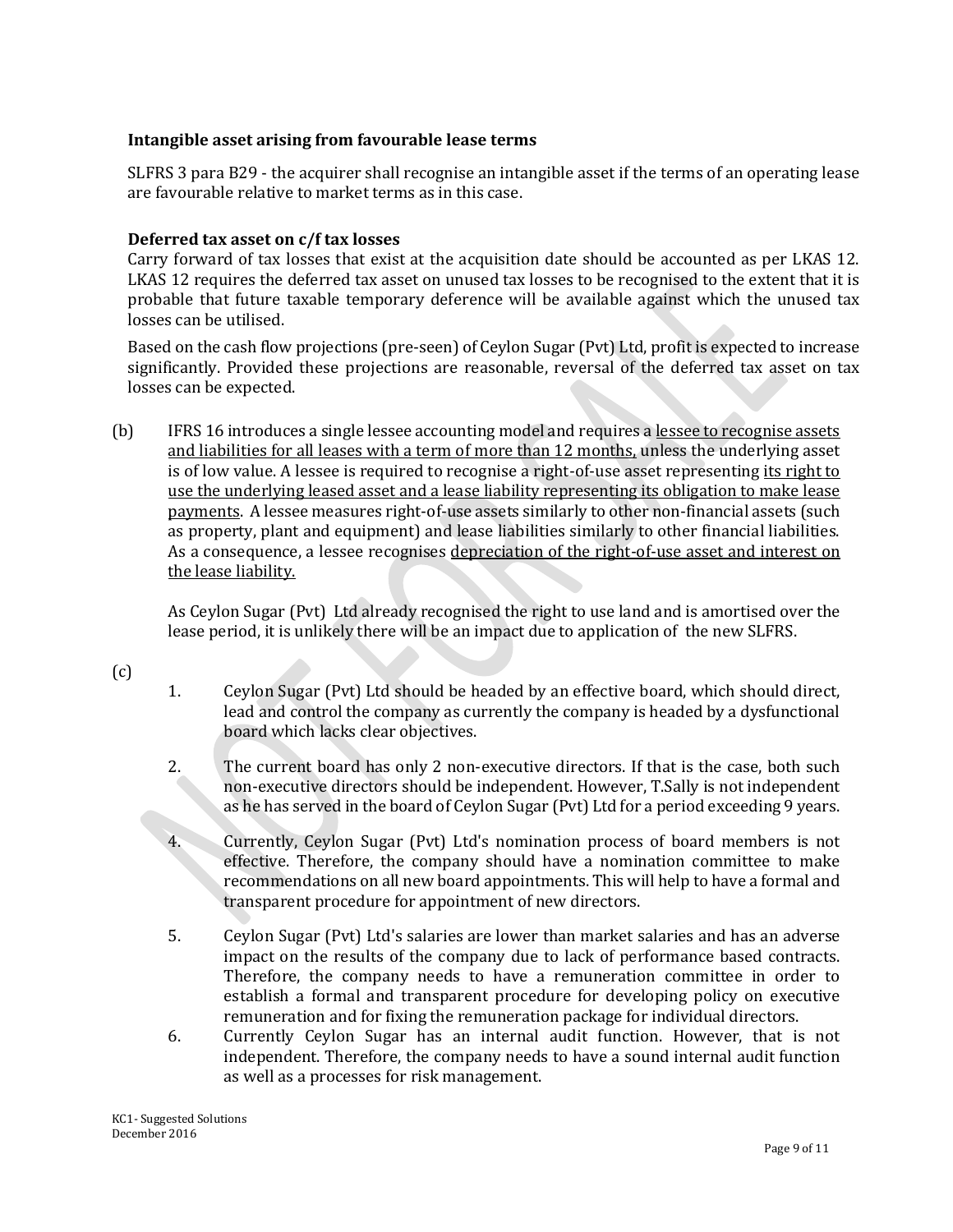(d) When an individual's private interest interferes in any way with business interests of the company as a whole, conflict of interest occurs. When there is excessive ministerial intervention in company's affairs, the directors or key management personnel may be faced with conflicting situations where it is difficult to perform his or her duties objectively and effectively. Conflict situations also arise when a director/KMP receives improper personal benefits from the ministry concerned. The company should have a policy prohibiting such conflicts of interest and providing a means for directors and KMPs to communicate potential conflicts to the company.

| (e)                                     |      |                     |                      |
|-----------------------------------------|------|---------------------|----------------------|
| <b>Liquidity Position</b>               |      |                     |                      |
|                                         |      | After restructuring | Before restructuring |
| Current ratio (CA/CL)                   |      | 1.15                | 0.35                 |
| Quick ratio (CA-Inventory)/CL           |      | 0.75                | 0.23                 |
|                                         |      |                     |                      |
| Current liabilities (after restructure) |      |                     |                      |
| Trade and other payable                 | 62   |                     |                      |
| Interest bearing borrowings             | 967  |                     |                      |
| Finance lease obligation                | 16   |                     |                      |
| Bank OD                                 | 88   |                     |                      |
|                                         | 1133 |                     |                      |
| <b>Current Assets</b>                   | 1306 |                     |                      |
| Inventory                               | 450  |                     |                      |
|                                         |      |                     |                      |

The company's liquidity position has improved with the restructuring of debts showing a better short term position. Current Assets are now sufficient to meet all the current liabilities. When the company's least liquid asset, inventory is removed from the current ratio, it gives a better liquidity position than before restructuring.

Changing terms of related party payables of Rs. 375 million which was a current liability before has resulted in this liability being classified as an equity instrument. Therefore, the company has a better short term and long term position as this is not considered as a liability. It is now the residual of the company which will require to be considered at the time of liquidation. Further, the company had to pay a very high interest rate on these payables earlier which is not required now due to restructuring.

Overdraft is payable on demand even though it is permanent. Converting this to a long term loan results in strengthening the short term position of the company. It is important to note that the company has to meet the current portion of this long term loan in the next year when it becomes due together with interest.

Restructuring of Rs. 2,000 million of current interest bearing borrowings as payable in the long term also improves the company's liquidity position. However, in the next year the company needs to have sufficient funds to meet the current portion of the loan together with the interest.

Even though this restructuring results in a better short term position for the company, in the long term it is not a good position. Having long term loans increases the gearing ratio which might impact the company's going concern. Therefore the company needs to earn enough profits or to introduce new equity capital to mitigate this issue.

**(Total: 50 marks)**

KC1- Suggested Solutions December 2016